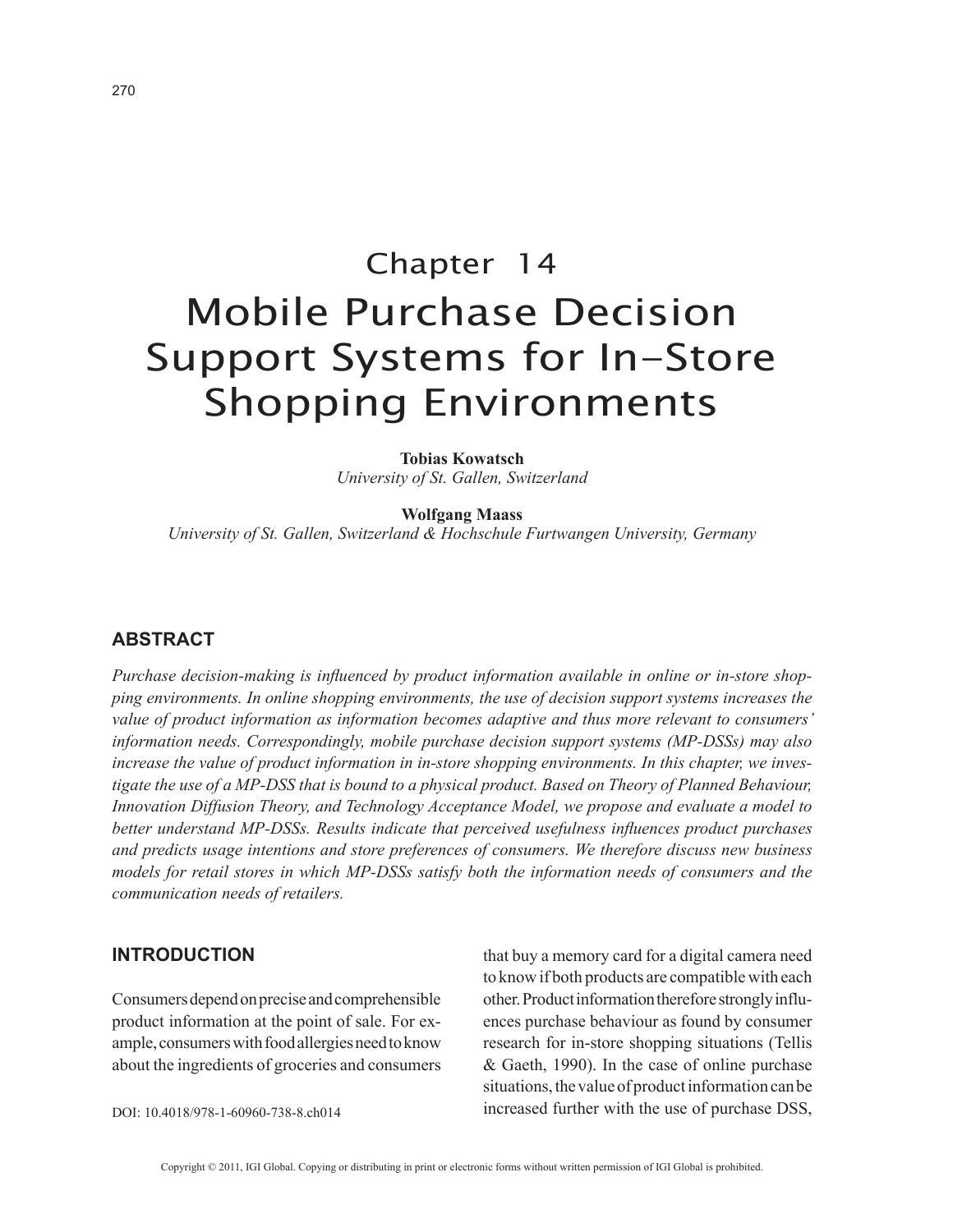also known as recommendation agents, as they "elicit the interests or preferences of individual users for products either explicitly or implicitly, and make recommendations accordingly" (Bo & Benbasat, 2007, p. 137). In this sense, product information provided by purchase DSS becomes adaptive and therefore more relevant to individual consumers' information needs, whereas product information on printed product labels is static by definition. Correspondingly, several studies revealed that online purchase DSS help to reduce search complexity and consumers' information overload (Häubl & Trifts, 2000; Todd & Benbasat, 1999), improve decision quality (Pereira, 2001), increase trust in decisions (Gregor & Benbasat, 1999), and finally, influence consumer behaviour and purchase intentions (Bo & Benbasat, 2007; Häubl & Trifts, 2000; Kamis, Koufaris, & Stern, 2008). In practice, they are restricted to online applications and are adopted by providers of product information, e.g., for car configurations, such as offered by Toyota (carconfig.toyota-europe.com), collaborative product recommendations (e.g., Amazon.com) or recommendations of recipes based on particular ingredients a consumer has available (e.g., allrecipes.com).

As purchase DSS are used via websites at home, they may also be used on mobile devices for in-store product information acquisition. Correspondingly, mobile applications are currently being developed for consumers to communicate with physical products (Maass & Varshney, 2008). Thus, mobile shopping assistants such as Impulse (Youll, Morris, Krikorian, & Maes, 2000), MyGrocer (Kourouthanassis & Roussos, 2003), MASSI (Metro AG), the Tip'n Tell client (Maass & Filler, 2006), the Mobile Prosumer (Resatsch, Sandner, Leimeister, & Krcmar, 2008), EasiShop (Keegan, O'Hare, & O'Grady, 2008), or APriori (von Reischach, Guinard, Michahelles, & Fleisch, 2009) allow to request product information directly at the point of sale. For example, a garment is identified by a mobile barcode or radio-frequency identification (RFID) reader device and then provides its information such as the recommended sales price, its producer or other products that fit with it. In that case, physical products can be enriched with new digital product information services relevant to the consumer. This would not only change the way retail stores are perceived by consumers, e.g., they might request product information directly at the point of sale instead at home, but it would also have managerial implications for retailers and providers of product information. In particular, the use and impact of mobile purchase DSSs (MP-DSSs) in in-store shopping environments are a main concern from both consumer's and retailers' perspective.

Up until now, little research has been conducted on the utility of purchase DSSs for in-store purchase decision-making. For example, Westerman et al. (2007) found that a desktop-based purchase DSS improves the quality of purchase decisions by providing recommendations based on a weighted adding model. In another lab experiment, product information provided by a MP-DSS was perceived as being better than static product information (e.g., information printed on product labels) particularly for product bundle purchases in in-store situations (Kowatsch, Maass, Filler, & Janzen, 2008; Maass & Kowatsch, 2008a). Further, the existence of personalized cues provided by MP-DSSs and indicating the attractiveness of a product improves the quality of product consideration sets (van der Heijden, 2006). But with regard to the literature review in the next section it is still open, (1) whether MP-DSSs are adopted for product information acquisition in retail stores, (2) by which factors they are adopted, (3) if they influence purchase behaviour, and finally, (4) whether MP-DSSs influence the consumers' preferences in selecting retail stores that provide access to them.

This chapter provides first answers to these questions with the help of a lab experiment. It is organized as follows. Next, we will discuss related literature on product information and purchase DSSs before we develop our research model that is based on Theory of Planned Behaviour (Ajzen,